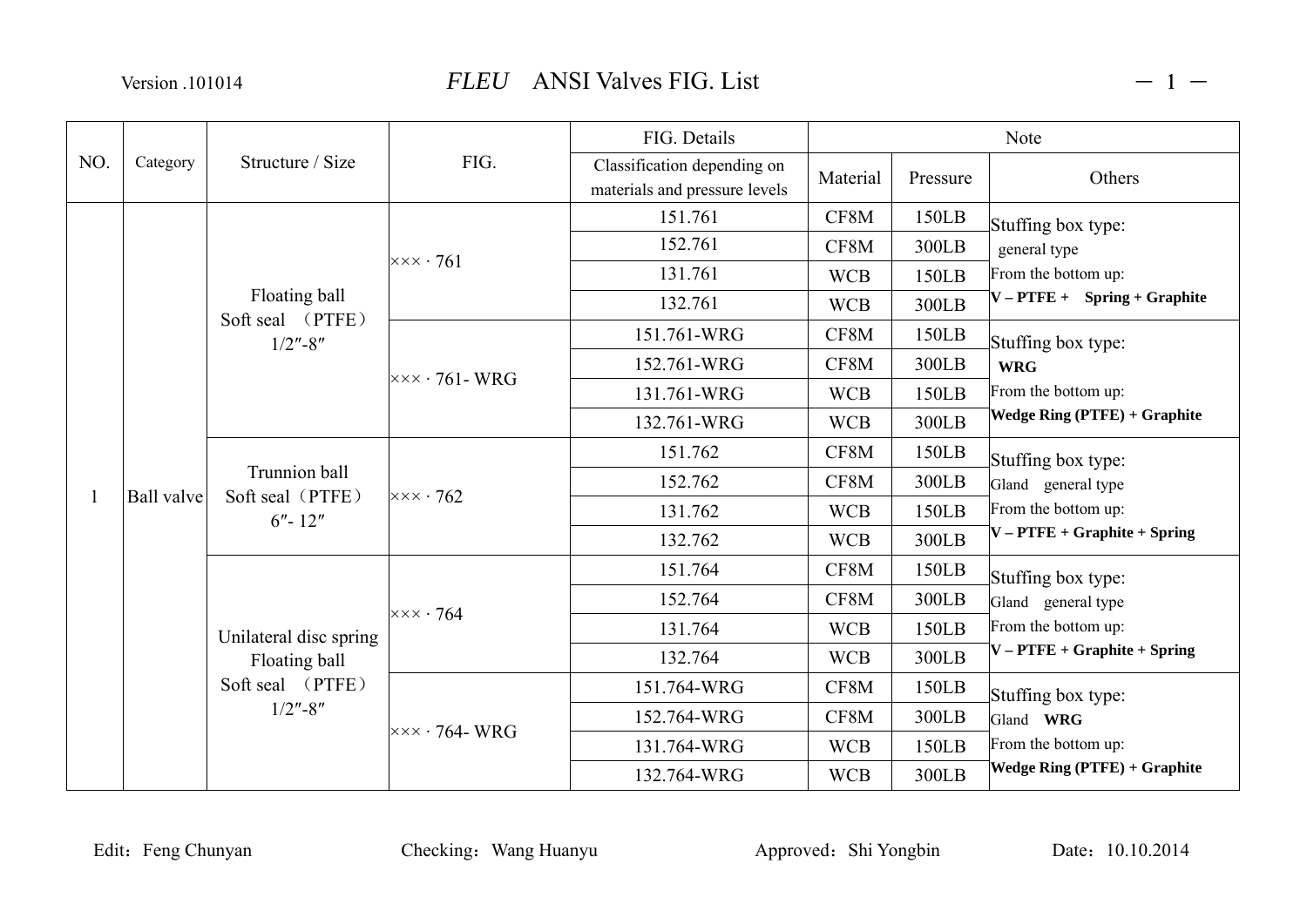|                | Category             | Structure / Size            | FIG.                                       | FIG. Details                                                 | Note       |              |                                                      |
|----------------|----------------------|-----------------------------|--------------------------------------------|--------------------------------------------------------------|------------|--------------|------------------------------------------------------|
| NO.            |                      |                             |                                            | Classification depending on<br>materials and pressure levels | Material   | Pressure     | Others                                               |
|                | <b>Ball</b> valve    |                             | $\times\times\times\cdot765$               | 151.765                                                      | CF8M       | 150LB        | Stuffing box type:                                   |
|                |                      |                             |                                            | 152.765                                                      | CF8M       | 300LB        | Gland general type                                   |
|                |                      |                             |                                            | 131.765                                                      | <b>WCB</b> | 150LB        | From the bottom up:                                  |
| -1             |                      | Floating ball<br>Metal seal |                                            | 132.765                                                      | <b>WCB</b> | 300LB        | $V - P \text{TFE} + \text{Graphite} + \text{Spring}$ |
|                |                      | $1/2$ "-8"                  | $\overline{\times} \times \cdot 765$ - WRG | 151.765-WRG                                                  | CF8M       | 150LB        | Stuffing box type:                                   |
|                |                      |                             |                                            | 152.765-WRG                                                  | CF8M       | 300LB        | Gland WRG                                            |
|                |                      |                             |                                            | 131.765-WRG                                                  | <b>WCB</b> | 150LB        | From the bottom up:                                  |
|                |                      |                             |                                            | 132.765-WRG                                                  | <b>WCB</b> | 300LB        | <b>Wedge Ring (PTFE) + Graphite</b>                  |
|                | Casted<br>gate valve | 150LB 2"-16"                | $\times\times\times\cdot040$               | 131.040                                                      | <b>WCB</b> | 150LB        |                                                      |
|                |                      |                             |                                            | 151.040                                                      | CF8M       | 150LB        |                                                      |
|                |                      | 300LB 2"-16"                | $\times\times\times\cdot$ 041              | 132.041                                                      | <b>WCB</b> | 300LB        |                                                      |
|                |                      |                             |                                            | 152.041                                                      | CF8M       | 300LB        |                                                      |
|                |                      | 150LB-300LB<br>$1/2"$ - 2"  | $\times\times\times\cdot080$               | 141.080                                                      | A105       | 150LB        |                                                      |
|                |                      |                             |                                            | 142.080                                                      | A105       | 300LB        |                                                      |
| $\overline{2}$ |                      |                             |                                            | 221.080                                                      | F304       | 150LB        |                                                      |
|                |                      |                             |                                            | 222.080                                                      | F304       | 300LB        |                                                      |
|                | Forged               | 800LB $1/4"$ - 2"           | $\times\times\times\cdot$ 081 - BW         | $145.081 - BW$                                               | A105       | 800LB        | Butt welding                                         |
|                | gate valve           |                             |                                            | 195.081 - BW                                                 | F11        | <b>800LB</b> |                                                      |
|                |                      |                             | $\times\times\times\cdot$ 081 - SW         | $145.081 - SW$                                               | A105       | <b>800LB</b> | Socket welding                                       |
|                |                      |                             |                                            | 195.081 - SW                                                 | F11        | <b>800LB</b> |                                                      |
|                |                      |                             | $\times\times\times\cdot$ 081 - T          | $145.081 - T$                                                | A105       | 800LB        | Threaded end                                         |
|                |                      |                             |                                            | $195.081 - T$                                                | F11        | <b>800LB</b> |                                                      |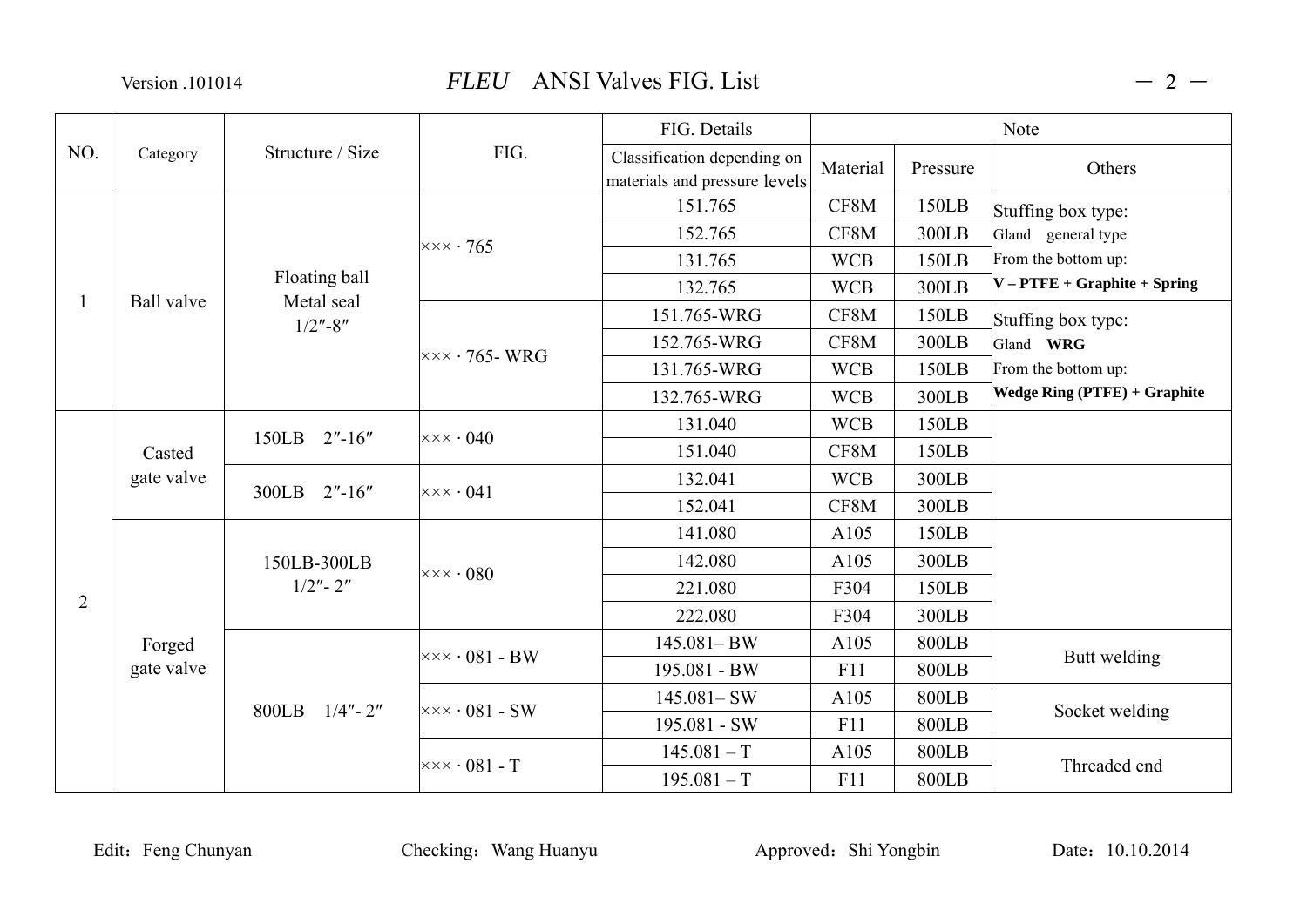|                | Category              | Structure / Size                | FIG.                                                    | FIG. Details                                                 | Note       |              |                |
|----------------|-----------------------|---------------------------------|---------------------------------------------------------|--------------------------------------------------------------|------------|--------------|----------------|
| NO.            |                       |                                 |                                                         | Classification depending on<br>materials and pressure levels | Material   | Pressure     | Others         |
|                |                       |                                 | $\times\times\times\cdot$ 082 – BW                      | 147.082 - BW                                                 | A105       | 1500LB       |                |
|                |                       |                                 |                                                         | 197.082 - BW                                                 | F11        | 1500LB       | Butt welding   |
|                |                       | $1500LB$ $1/2" - 2"$            |                                                         | 147.082 - SW                                                 | A105       | 1500LB       | Socket welding |
|                |                       |                                 | $\times\times\times\cdot$ 082 – SW                      | 197.082 - SW                                                 | F11        | 1500LB       |                |
| $\overline{2}$ | Forged<br>gate valve  |                                 | $\times\times\times\cdot$ 082 – T                       | $147.082 - T$                                                | A105       | 1500LB       |                |
|                |                       |                                 |                                                         | $197.082 - T$                                                | F11        | 1500LB       | Threaded end   |
|                |                       | 2500LB<br>$1/2$ " - 2"          | $\times\times\times\cdot$ 083 – BW                      | 148.083 - BW                                                 | A105       | 2500LB       | Butt welding   |
|                |                       |                                 | $\times\times\times\cdot$ 083 – SW                      | 148.083 - SW                                                 | A105       | 2500LB       | Socket welding |
|                |                       |                                 | $\times\times\times\cdot$ 083 – T                       | $148.083 - T$                                                | A105       | 2500LB       | Threaded end   |
|                | Casted globe<br>valve | 150LB 300LB 600LB<br>$2" - 12"$ | $\times\times\times\cdot$ 140                           | 131.140                                                      | <b>WCB</b> | 150LB        |                |
|                |                       |                                 |                                                         | 132.140                                                      | <b>WCB</b> | 300LB        |                |
|                |                       |                                 |                                                         | 134.140                                                      | <b>WCB</b> | 600LB        |                |
|                | Forged globe<br>valve | 150LB-300LB<br>$1/2" - 2"$      | $\times\times\times\cdot160$                            | 141.160                                                      | A105       | 150LB        |                |
|                |                       |                                 |                                                         | 142.160                                                      | A105       | 300LB        |                |
|                |                       |                                 |                                                         | 231.160                                                      | F316       | 150LB        |                |
|                |                       |                                 |                                                         | 232.160                                                      | F316       | 300LB        |                |
| $\overline{3}$ |                       |                                 | $\times\times\times\cdot 161$ - BW                      | 145.161 - BW                                                 | A105       | 800LB        |                |
|                |                       |                                 |                                                         | 235.161 - BW                                                 | F316       | <b>800LB</b> | Butt welding   |
|                |                       | 800LB 1/4"-2"                   | $\times\times\times\cdot 161$ - SW                      | $145.161 - SW$                                               | A105       | <b>800LB</b> | Socket welding |
|                |                       |                                 |                                                         | 235.161 - SW                                                 | F316       | 800LB        |                |
|                |                       |                                 |                                                         | $145.161 - T$                                                | A105       | <b>800LB</b> |                |
|                |                       |                                 |                                                         |                                                              |            |              | Threaded end   |
| NO.            | Category              | Structure / Size                | $\overline{X} \times \overline{Y}$ 161 <sub>FIG</sub> . | FIG. Details                                                 |            |              | Note           |
|                |                       |                                 |                                                         | $235.161 - T$                                                | F316       | <b>800LB</b> |                |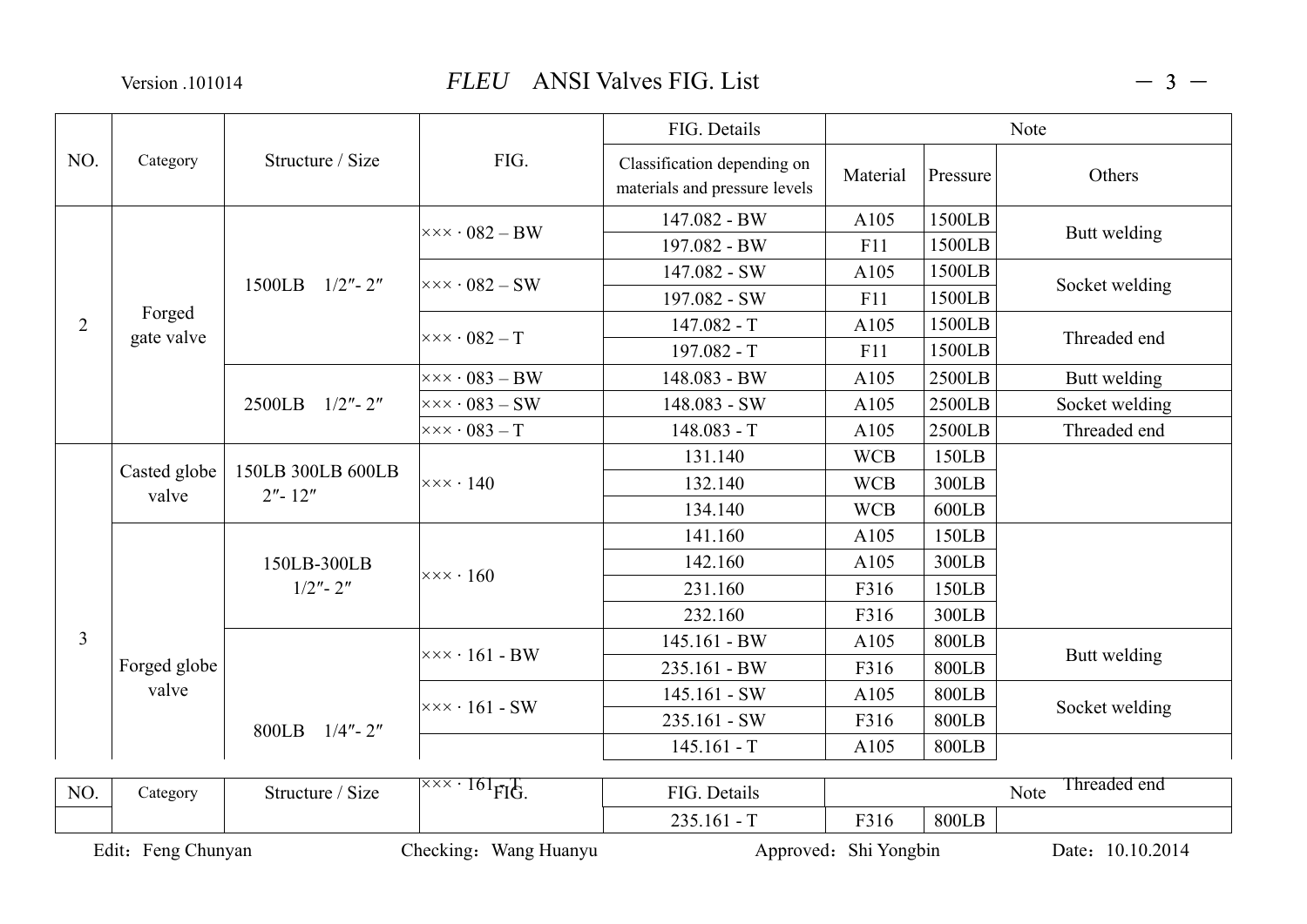|                |                                    |                                                                                                    |                                               | Classification depending on<br>materials and pressure levels | Material   | Pressure | Others         |
|----------------|------------------------------------|----------------------------------------------------------------------------------------------------|-----------------------------------------------|--------------------------------------------------------------|------------|----------|----------------|
|                | Forged globe                       | 1500LB $1/2"$ - 2"                                                                                 | $\overline{\times}\times\times\cdot 162$ - BW | 147.162 - BW                                                 | A105       | 1500LB   |                |
|                |                                    |                                                                                                    |                                               | 237.162 - BW                                                 | F316       | 1500LB   | Butt welding   |
|                |                                    |                                                                                                    | $\times\times\times\cdot 162$ - SW            | 147.162 - SW                                                 | A105       | 1500LB   | Socket welding |
|                |                                    |                                                                                                    |                                               | 237.162 - SW                                                 | F316       | 1500LB   |                |
|                |                                    |                                                                                                    | $\times\times\times\cdot 162$ - T             | $147.162 - T$                                                | A105       | 1500LB   | Threaded end   |
| $\overline{3}$ |                                    |                                                                                                    |                                               | $237.162 - T$                                                | F316       | 1500LB   |                |
|                | valve                              |                                                                                                    | $\vert \times \times \times \cdot 163$ - BW   | 198.163 - BW                                                 | F11        | 2500LB   |                |
|                |                                    | 2500LB 1/2"-2"                                                                                     |                                               | 238.163 - BW                                                 | F316       | 2500LB   | Butt welding   |
|                |                                    |                                                                                                    | $\vert x \times x \cdot 163 - SW \vert$       | 198.163 - SW                                                 | F11        | 2500LB   | Socket welding |
|                |                                    |                                                                                                    |                                               | 238.163 - SW                                                 | F316       | 2500LB   |                |
|                |                                    |                                                                                                    | $\times\times\times\cdot 163$ - T             | $198.163 - T$                                                | F11        | 2500LB   | Threaded end   |
|                |                                    |                                                                                                    |                                               | $238.163 - T$                                                | F316       | 2500LB   |                |
|                | <b>Bellows</b> seal<br>globe valve | 150LB 300LB<br>$1'' - 12''$                                                                        | $\times\times\times\cdot$ 146                 | 131.146                                                      | <b>WCB</b> | 150LB    |                |
| $\overline{4}$ |                                    |                                                                                                    |                                               | 132.146                                                      | <b>WCB</b> | 300LB    |                |
|                |                                    |                                                                                                    |                                               | 151.146                                                      | CF8M       | 150LB    |                |
|                |                                    |                                                                                                    |                                               | 152.146                                                      | CF8M       | 300LB    |                |
|                | Strainer                           | $\times\times\times\cdot$ 320<br>150LB 300LB<br>$2'' - 12''$<br>$\times\times\times\cdot$ 320 - BW |                                               | 131.320                                                      | <b>WCB</b> | 150LB    |                |
| 5              |                                    |                                                                                                    |                                               | 132.320                                                      | <b>WCB</b> | 300LB    |                |
|                |                                    |                                                                                                    |                                               | 151.320                                                      | CF8M       | 150LB    |                |
|                |                                    |                                                                                                    |                                               | 152.320                                                      | CF8M       | 300LB    |                |
|                |                                    |                                                                                                    |                                               | 131.320 - BW                                                 | <b>WCB</b> | 150LB    | Butt welding   |
|                |                                    |                                                                                                    | 132.320 - BW                                  | <b>WCB</b>                                                   | 300LB      |          |                |